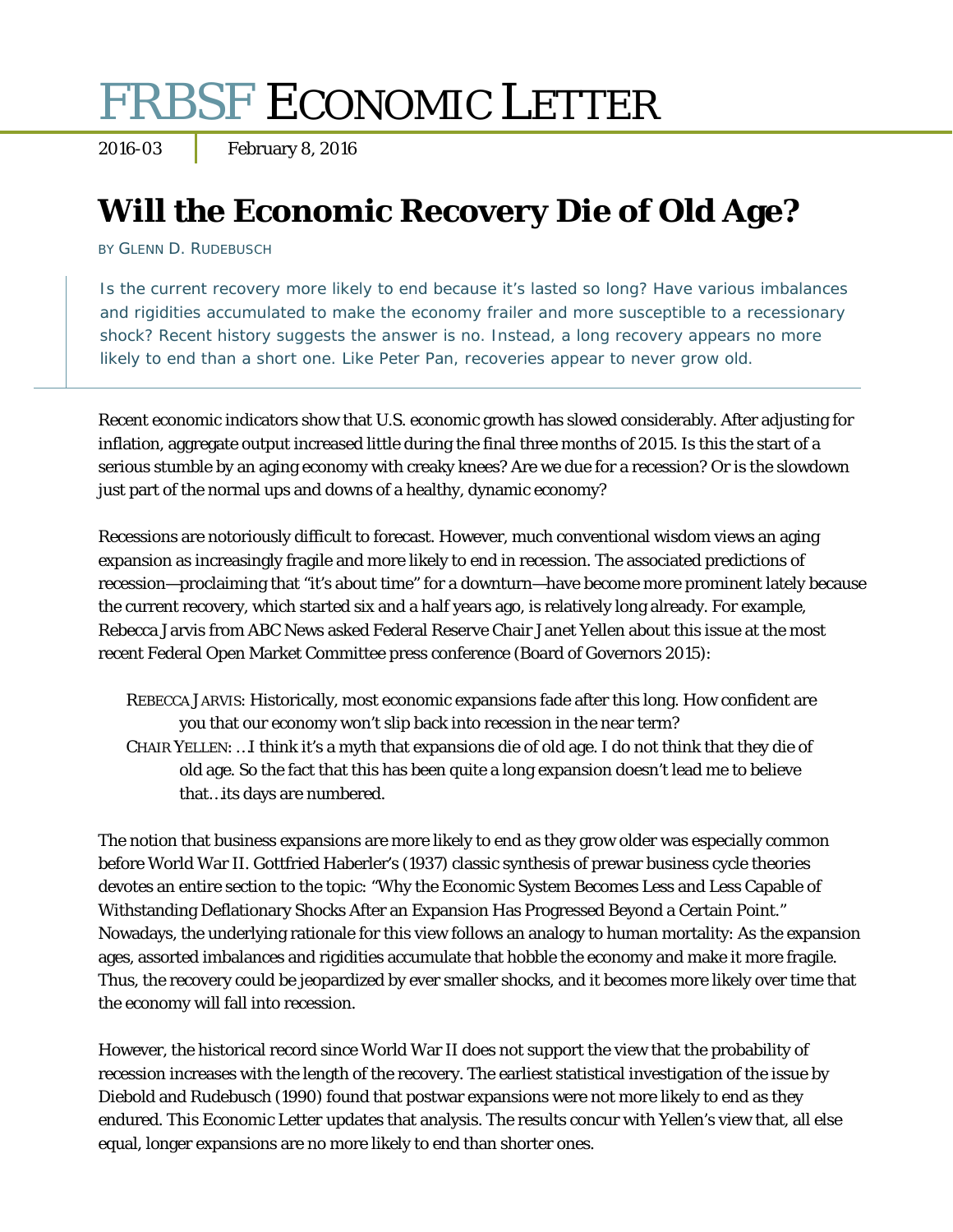## **Calculating the probability of dying of old age**

Survival analysis—also known as duration or reliability analysis—is a branch of statistics that examines the probabilities of events, such as the death of a biological organism, the failure of a machine, or the acquisition of a job. The analysis focuses on how such probabilities change over time. For example, survival analysis implicitly plays an important role in the used car market. All else equal, as a car ages, the probability that it will suffer a mechanical breakdown increases. Thus, older cars are considered less reliable and generally command a lower price in the marketplace. Understanding the relationship between the age of a vehicle and the likelihood of its breakdown is a simple application of survival analysis.

Survival analysis is also widely applied to human mortality rates in life insurance calculations. A key insight from this type of analysis is that the probability of death at any point in time can be inferred from the distribution of the actual lifetimes recorded for a population. Therefore, a demographer can calculate mortality rates at various ages by examining the age distribution of those who died.

Like other pension administrators, the Social Security Administration uses these statistical methods. Their estimates of mortality rates for U.S. males are shown in Figure 1. These rates give the probability that a

man of a certain age will die during the subsequent year. For example, a 50 year-old man has a ½% chance of dying during the next year, while a 90-yearold has a 17% chance. Put another way, a 50-year-old man has a 99.5% chance of surviving another year, while a 90 year-old has only an 83% chance.

How mortality rates vary with age is of particular interest. From childhood to around age 65, there is only a very modest increase in mortality rates. Over that range, the likelihood of dying is little affected by age, so the probability of death effectively exhibits no age or duration dependence. However, after



age 65, the likelihood of dying rises markedly with age. That is, above the age of 65, the probability of death shows increasing age dependence, also known as positive duration dependence. Indeed, after age 107, death in the following year becomes more likely than survival. Of course, as in other contexts, these mortality rate curves are not set in stone. Advances in medicine and public health have allowed people to live longer and caused the curve in Figure 1 to steadily shift to the right for more than a century.

#### **Do economic recoveries die of old age?**

The techniques of survival analysis are well-suited to investigating the probability that a business expansion will end, as described by Diebold and Rudebusch (1990) and Sichel (1991). In this application, the event being predicted is a business cycle peak, which marks the end of a recovery and the start of the subsequent recession. In particular, it will be possible to calculate whether this probability increases with the age of the expansion.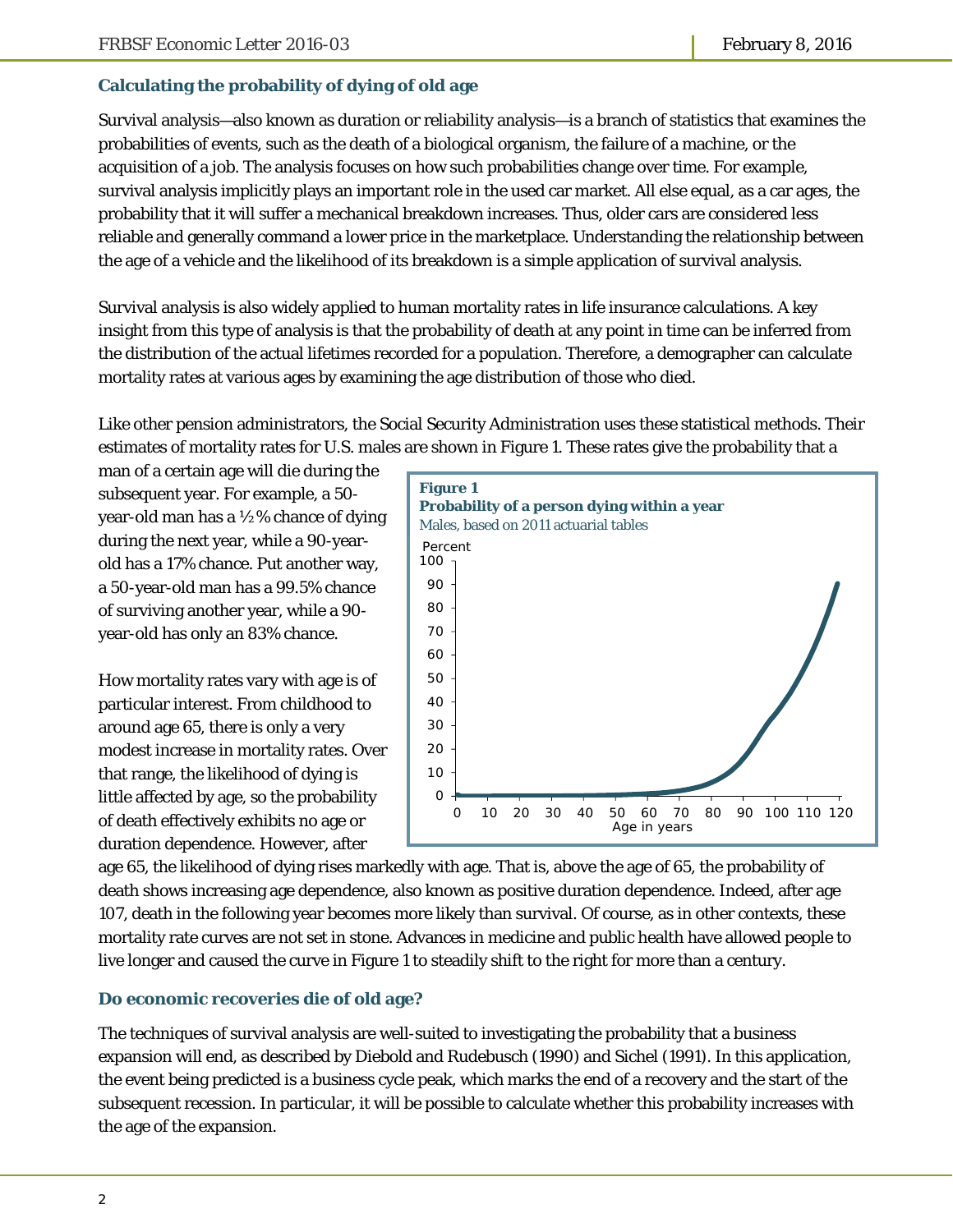The raw data for this calculation are the lengths of past business expansions—similar to the human lifetimes used earlier. The durations of expansions in the United States since World War II are shown in Figure 2. They are determined by the National Bureau of Economic Research (NBER), which dates the beginning and end of each expansion. According to the NBER, the last recession in the United States—the Great Recession—ended in June 2009. Since then, the recovery has lasted six and a half years, which is substantially longer than most previous business expansions. This ongoing recovery is shown in red, and its end date is noted as a question mark. Other postwar expansions range from 12 months for the 1980–81 recovery to 10 years for the long boom of the 1990s. Very short expansions—say, only eight months long are never observed because the NBER requires an upturn in business activity to surpass a minimum duration of almost a year before it can be formally designated as an expansion.

As in the human mortality study, the statistical techniques of survival analysis can be used to translate these durations into expansion mortality rates, that is, conditional probabilities that an expansion will end in the subsequent month given that it has lasted so long already. The dark blue line in Figure 3 shows the estimated mortality rates for postwar expansions, calculated assuming the widely used Weibull probability distribution. For example, Figure 3 shows that a 50-month-old expansion has a 2% chance of ending in the next month or, if this probability is cumulated over the next 12 months, the expansion has about a 23% chance of ending during the next year. These calculations take into account the fact that very short expansions are truncated in the data and that the current recovery is ongoing.

It is notable that the line for postwar expansions in Figure 3 is nearly flat like the early human mortality rates in Figure 1. This means that the mortality rates for postwar expansions don't really depend on the length of the expansion. Indeed, a statistical test cannot reject the hypothesis that the dark line really is





flat and that the probability of a recession in any month is independent of the age of the recovery. Accordingly, based only on age, an 80-month-old expansion has effectively the same chance of ending as a 40-month-old expansion. Therefore, the current recovery is no more likely to end simply because it's approaching its seventh birthday.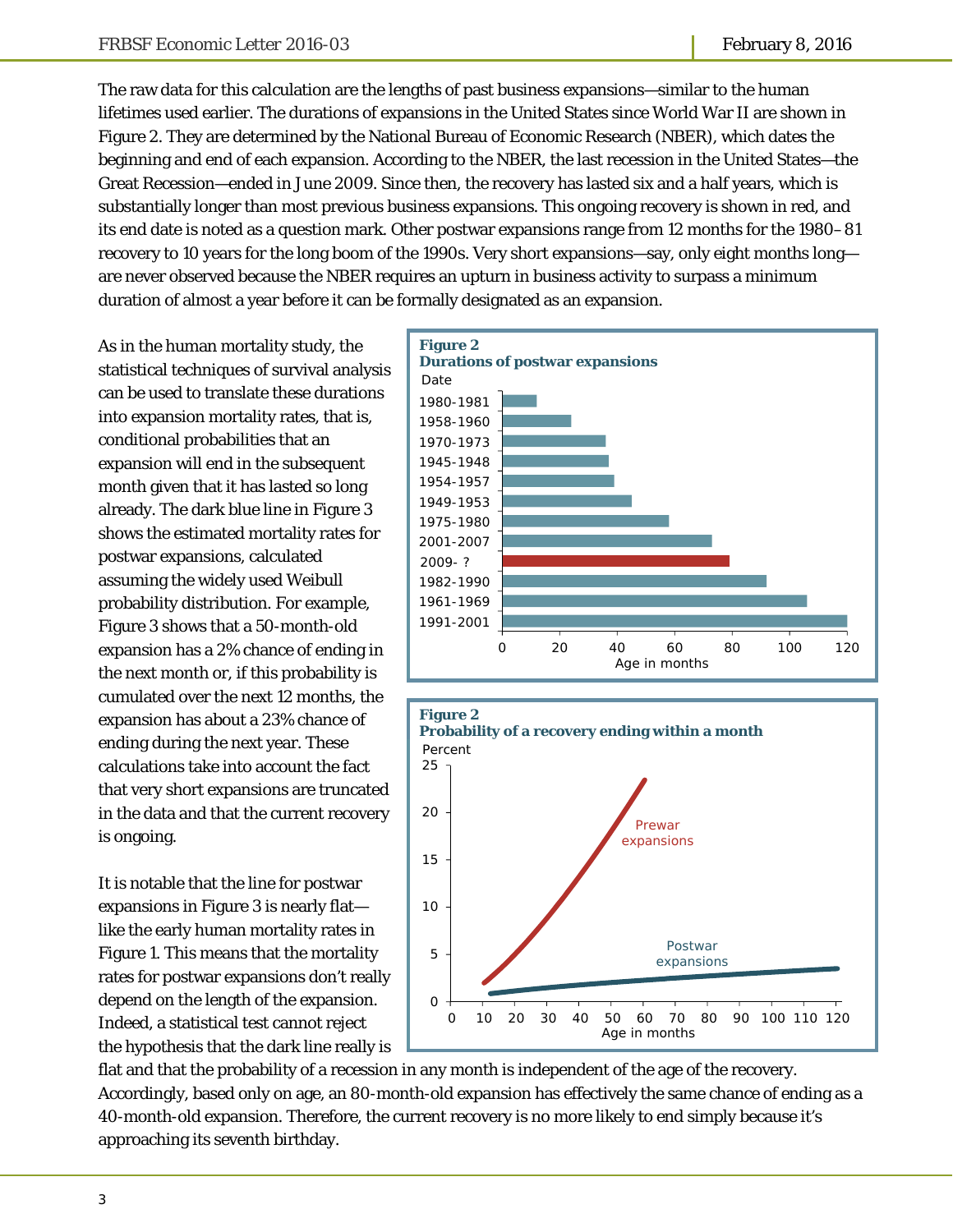In contrast, the same statistical technique yields very different results when applied to *prewar* expansions from 1854 to 1938. As shown by the red line in Figure 3, mortality rates for expansions before World War II increased with the length of the expansion. This positive duration dependence means that prewar expansions were more likely to end as they grew older. The evidence that duration dependence disappeared from the prewar to postwar periods has been supported by further work in Diebold and Rudebusch (1999) and the more recent studies listed in Castro (2013).

Several postwar changes in the economy contributed to more robust and longer-lived expansions. One such change is the increased share of services instead of tangible goods in the economy's output; this would tend to diminish the importance of inventory fluctuations and moderate the business cycle. Even more importantly, the postwar shift to less fragile recoveries reflects the new influence of a large federal government actively focused on stabilizing the economy. For example, a new postwar full-employment mandate, the Employment Act of 1946, applied broadly to the federal government, including to the Federal Reserve and in the conduct of monetary policy (Judd and Rudebusch 1999). The postwar change in macroeconomic management away from a laissez-faire hands-off attitude toward a forceful countercyclical policy helped prolong business expansions and alter the pattern of business cycle age dependence. Furthermore, the federal commitment to macroeconomic stabilization also included attempts to curtail recessions. This is consistent with additional evidence in Diebold and Rudebusch (1990) that postwar economic *recessions* show more duration dependence than prewar ones. In other words, as postwar recessions age, they become more likely to end as policymakers take action to revive growth.

#### **Conclusion**

Empirical evidence indicates that expansions during the past 70 years do not become progressively more fragile with age. This evidence supports the view of Fed Chair Yellen that the current recovery is not living on borrowed time. Expansions, like Peter Pan, endure but never seem to grow old.

*[Glenn D. Rudebusch i](http://www.frbsf.org/economic-research/economists/glenn-rudebusch/)s director of research and executive vice president in the Economic Research Department of the Federal Reserve Bank of San Francisco.* 

#### **References**

- Board of Governors of the Federal Reserve System. 2015. "Transcript of Chair Yellen's Press Conference, December 16, 2015." Washington, DC. http://www.federalreserve.gov/mediacenter/files/fomcpresconf20151216.pdf
- Castro, Vitor. 2013. "The Duration of Business Cycle Expansions and Contractions: Are There Change-Points in Duration Dependence?" *Journal of Empirical Economics* 44, pp. 511–544.
- Diebold, Francis X., and Glenn D. Rudebusch. 1990. "A Nonparametric Investigation of Duration Dependence in the American Business Cycle." *Journal of Political Economy* 98 (June), pp. 596–616.
- Diebold, Francis X., and Glenn D. Rudebusch. 1999. *Business Cycles: Durations, Dynamics, and Forecasting*. Princeton: Princeton University Press.
- Haberler, Gottfried. 1937. *Prosperity and Depression: A Theoretical Analysis of Cyclical Movements.* Geneva: League of Nations.
- Judd, John, and Glenn D. Rudebusch. 1999. "The Goals of U.S. Monetary Policy." *FRBSF Economic Letter* 1999-04 (January 29). http://www.frbsf.org/economic-research/publications/economic-letter/1999/january/the-goalsof-us-monetary-policy/
- Sichel, Daniel. 1991. "Business Cycle Duration Dependence: A Parametric Approach." *The Review of Economics and Statistics* 73(2), pp. 254–260.